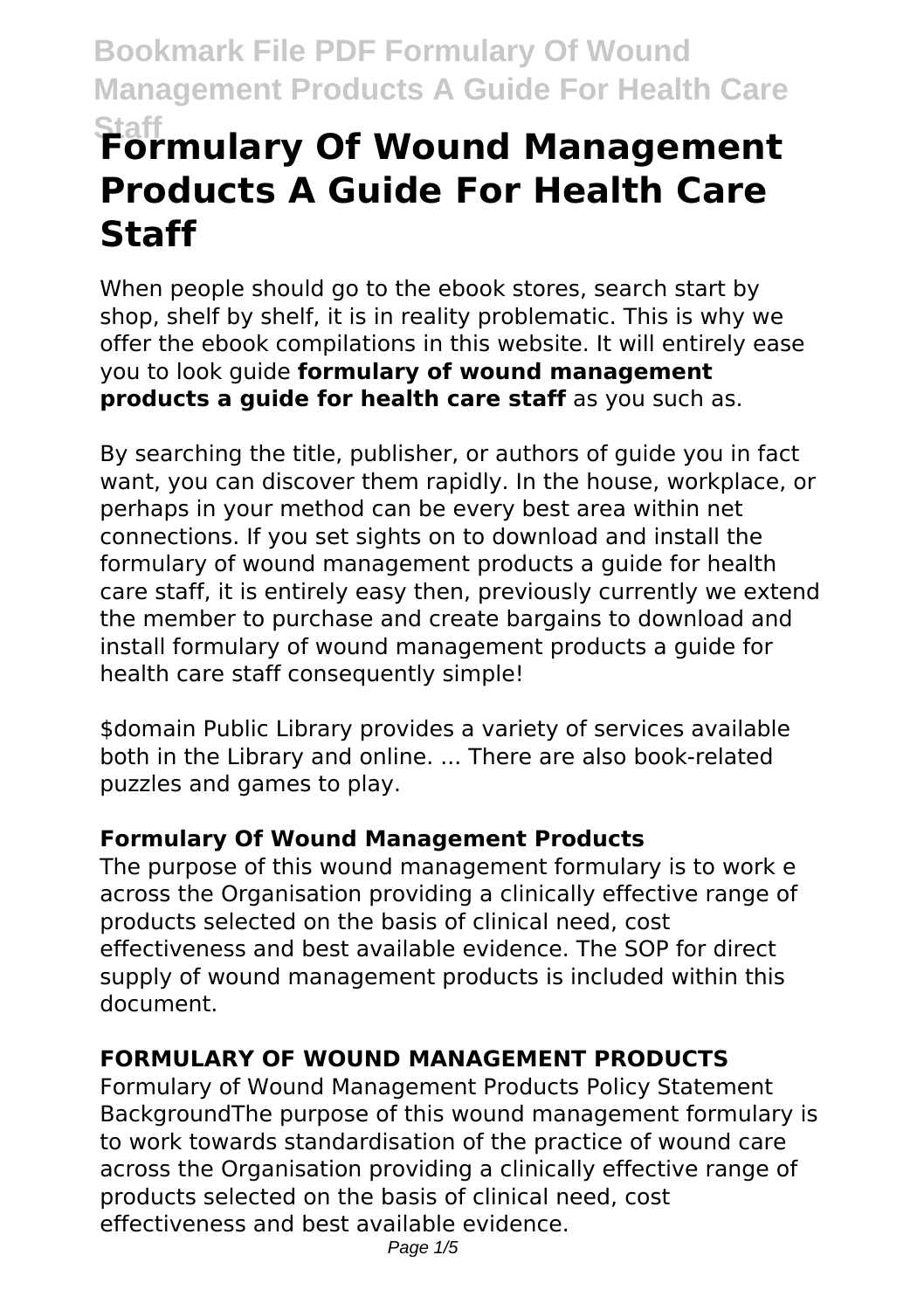#### **FORMULARY OF WOUND MANAGEMENT PRODUCTS**

The Wound Management Guidelines and Formulary policy is developed by a multi-disciplinary team of health professionals who have specialist knowledge and expertise in wound management. The aims are to provide a clinically effective, evidence-supported and cost effective choice of wound care dressings and wound treatment products to manage the vast majority of wound types.

#### **Wound Formulary Management - Entec Health**

The key to establishing a cost-effective strategy for your wound care formulary is an organized approach that establishes the process to develop your formulary. The first step is to assess your current practice and take a detailed inventory of what you currently have in your office.

#### **A Practical Guide to Establishing a Wound Care Formulary ...**

WOUND MANAGEMENT PRODUCTS FORMULARY Version: April 2014 96353 ConvaTec Bucks Formulary R04\_Layout 1 10/03/2014 14:25 Page 1. 2 Tissue Viability Service Introduction The first choice dressing list will be available to all community practitioners

#### **WOUND MANAGEMENT PRODUCTS FORMULARY**

The purpose of this wound management formulary is to work towards standardisation of the practice of wound care across the Trust providing a clinically effective range of products selected on the basis of clinical need, cost effectiveness and best

#### **FORMULARY OF WOUND MANAGEMENT PRODUCTS**

Bedfordshire Wound Care Formulary 3 Introduction Welcome to the Bedfordshire wound management formulary for 2010/2011; we hope you find it a helpful resource in your everyday practice. Wound care is a large part of our work and we need to justify our clinical decisions and expenditure on wound management products. The local wound care

#### **WOUND MANAGEMENT FORMULARY - SPS**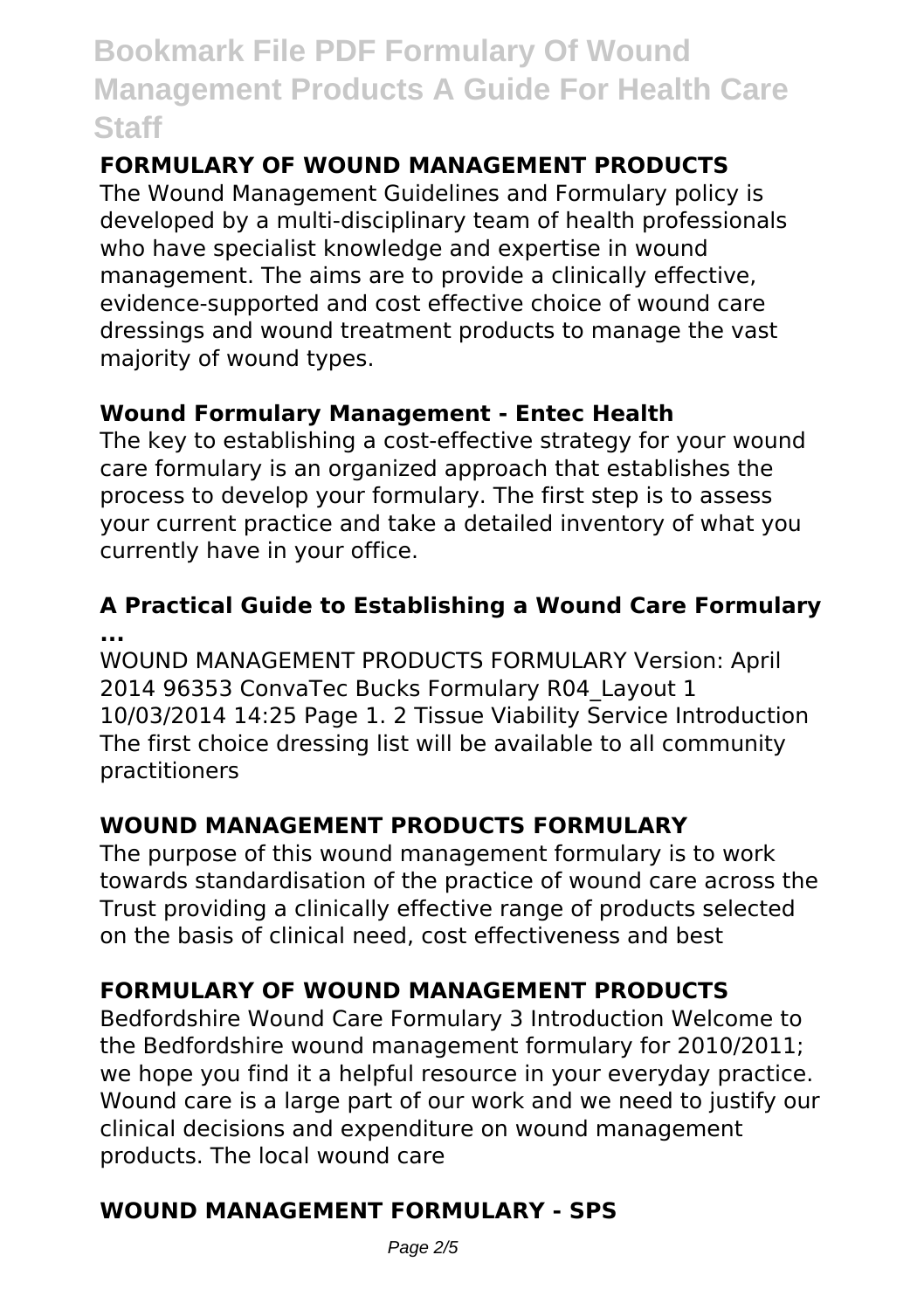**Staff** Click on the following link to access the Gloucestershire Wound Management Formulary. Includes approved dressings and appliances. For Healthcare Professionals. Gloucestershire Joint Formulary. ... Immunological products & vaccines. 15: Anaesthesia. 16: Dental formulary. Wound Management (Dressings) Formulary. Recent Decisions. Treatment Guidelines.

#### **Wound Management (Dressings) Formulary**

The wound management formulary has been developed by the Joint Wound Management Formulary Group. Please use the links below to navigate to the relevant sections. Wound Management Formulary – full text – updated contact details March 2018 – currently under review Contacts 1 Introduction 10 Choosing the ideal dressing 2 Wound healing process 11 Guidelines for […]

#### **Wound Management Formulary - South West Yorkshire Area ...**

Wound Care Formulary . Version 12 02/19. Irrigation Solution. 2. Proprietary Name Sizes NHS Logistics Code Pack Size Clinifast Small Limb (Red Line) 3.5cm Medium Limb (Green Line) 5.0cm Large Limb (Blue Line) 7.5cm Trunk (Child) (Yellow Line) Urgotul 10.75cm Trunk (Adult) (Beige Line) 17.5cm 1m 10m 1m 5m 1m 5m 3m 5m 10m

#### **Wound Care Formulary - nottsapc.nhs.uk**

3 Establish a protocol. Protocols are especially important with wound management. Solicit the assistance of a wound care specialist. Incorporate national guidelines for wound care, textbooks, articles, standards from wound care organizations and manufacturers' information to provide research and educational data for your protocols.

#### **Creating a Supply Formulary that Works - Medline**

1.1.2 The formulary is designed to be used in conjunction with the Trust's Wound Management Guidelines (current version) which aims to support all registered nurses, medical staff and allied healthcare professionals to implement consistent, high quality, cost effective, first line wound management to patients within the Trust.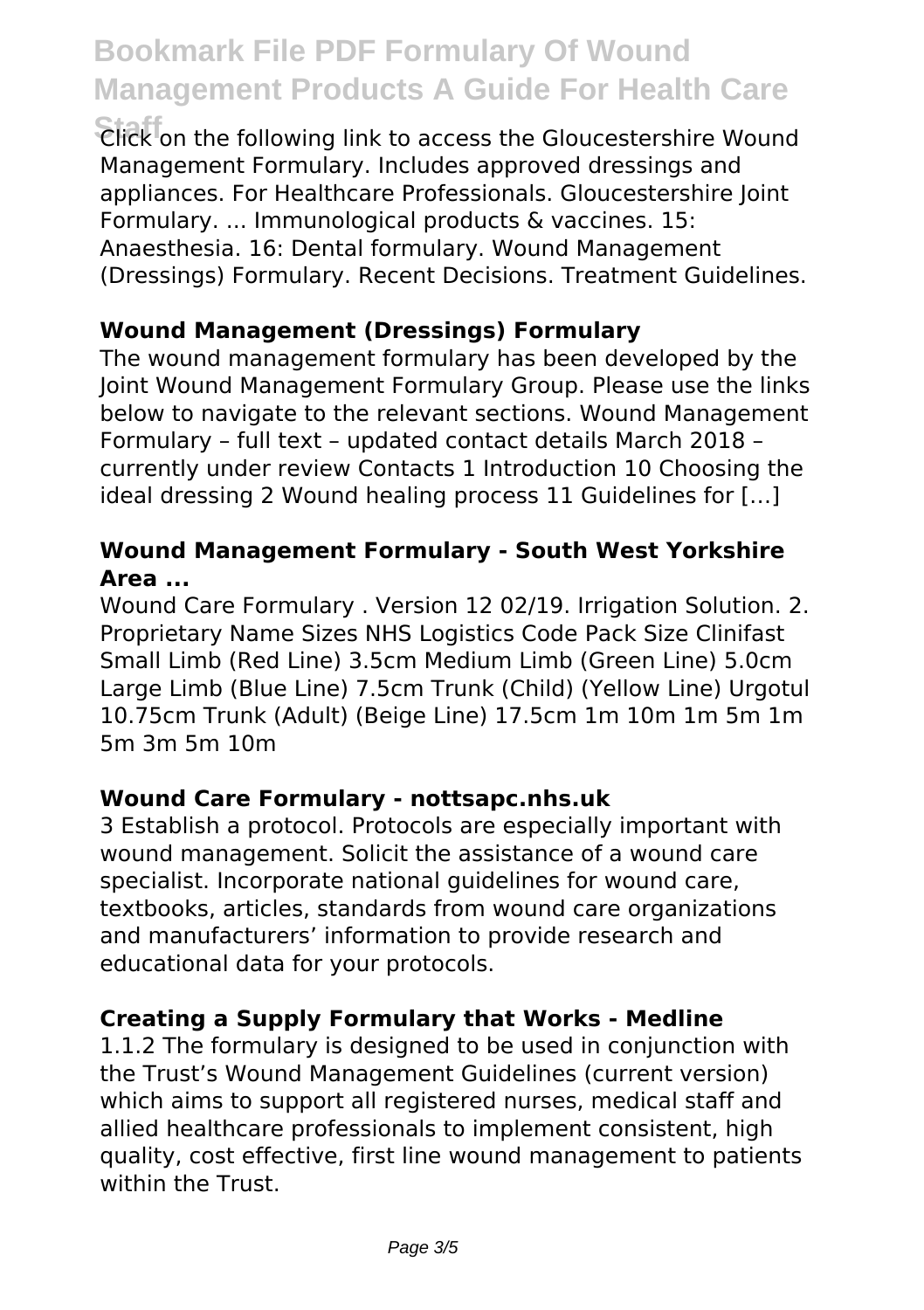#### **Staff Wound Product Formulary - UHB**

This formulary is for use by any healthcare professional prescribing or requesting dressings for the management of wounds in primary care in West Essex. It has been produced in collaboration with the EPUT Tissue Viability Service in West Essex and West Essex Clinical Commissioning Group. The management of complex burns and plastics is outside the

#### **WOUND MANAGEMENT PRODUCTS FORMULARY WEST ESSEX COMMUNITY ...**

The formulary aims to provide a clinically effective range of products, appropriate for the management of the vast majority of wounds, selected on the basis of clinical need, cost effectiveness, best evidence available and suitability.

#### **Walsall Healthcare NHS Trust Wound Management Formulary**

The correct dressing for wound management depends not only on the type of wound but also on the stage of the healing process. The principal stages of healing are: cleansing, removal of debris; granulation, vascularisation; epithelialisation.

#### **Wound management products and elasticated garments | Wound ...**

A solution to this problem is to set up a wound care formulary and guideline. This intervention can help clinicians become comfortable and clinically competent on what products to use when, which promotes better outcomes with less product waste.

#### **How to set up an effective wound care formulary and ...**

Introduction to the Formulary. The aim of this formulary is to guide the clinician in their choice of wound dressing, treatment or device to create the optimum wound healing environment, promote. healing and improve clinical outcomes. The formulary must be used in conjunction with CLCH wound care guidelines,

#### **CLCH North Division Wound Management Formulary**

South West London Wound Management Products Formulary - January 2019. A collaboration between acute trusts, clinical commissioning groups & community health providers in south